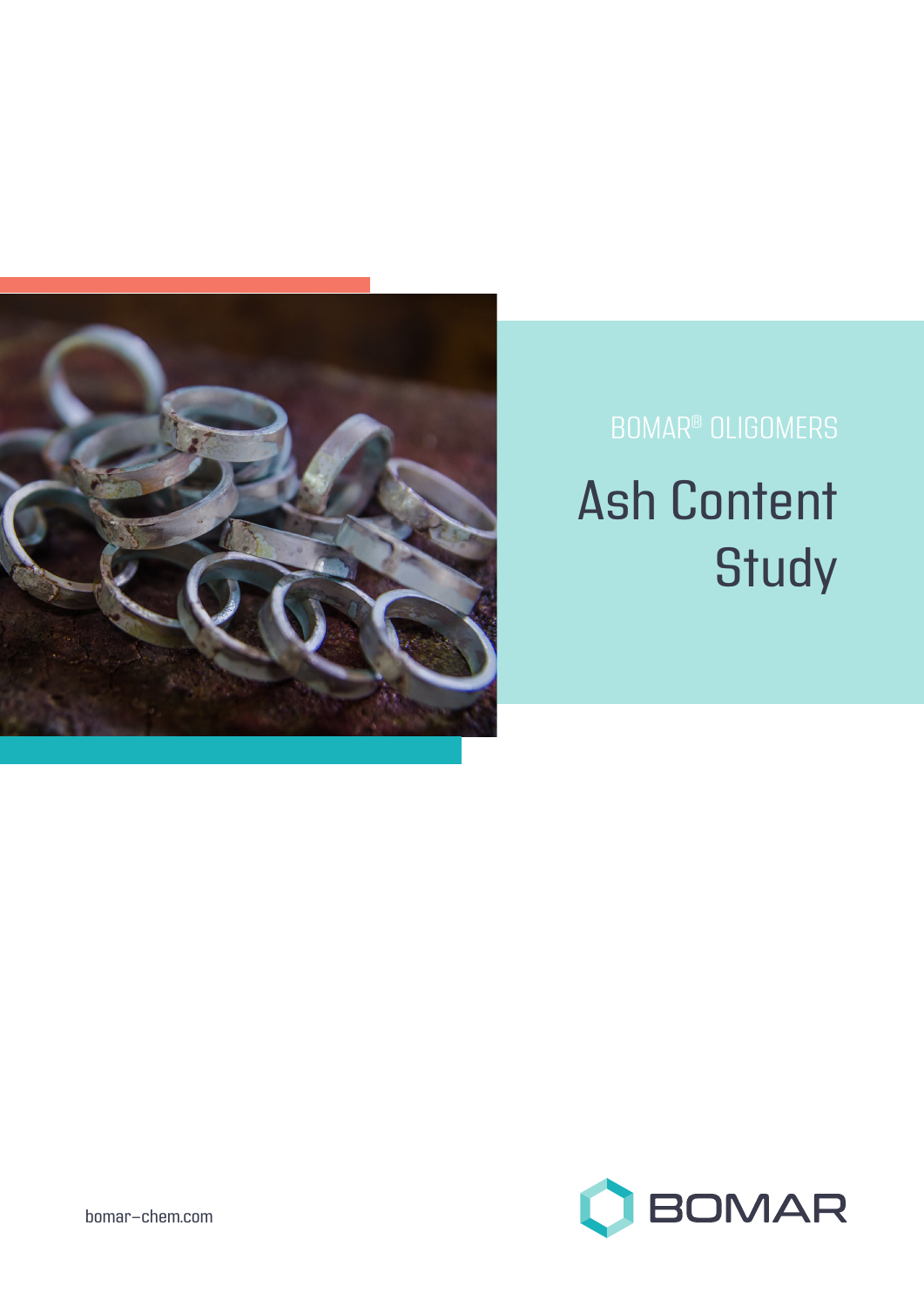Bomar has completed a study that provides ash content data for several Bomar oligomers. Ash content can be determined by thermogravimetric analysis (TGA), a technique used to measure the weight of inorganic substance in an organic material as it is heated or cooled in a controlled environment. This data can provide information about the impurities or organic material leftover in a product after it has been completely burned.

## Thermogravimetric Analysis

Thermogravimetric analysis measures the change in weight of a material during heating or cooling. This method can measure the amount and rate of weight change of a material in relation to temperature or time in controlled environments. Specifically, thermogravimetric analysis involves a process called thermal decomposition in which organic material undergoes combustion at high temperatures and is burned off, leaving behind only inorganic species. This remaining product, if any, is known as "ash." Ash content can be studied in various environmental conditions: air, argon, hydrogen, vacuum, as well as a combination of those listed. Determining ash content is important in several applications, including various 3D printing applications.

## Ash Content and 3D Printing

In some 3D printing applications, it is important that ash does not remain after being heated at high temperatures. In the manufacturing of 3D printed jewelry, a 3D printed model of a piece of jewelry is built and then a molding material or cement is poured around the 3D printed part to form a mold. This mold will later be filled with metals or other types of jewelry finishes to create the final part. The mold is placed into a furnace to cure the mold and burn off the 3D printed resin. In this step, it is important that no residual printing resin is left in the mold, as it will impact the resolution of fine detail in the jewelry or negatively impact the surface finish of the jewelry.

Ash content data is also relevant to 3D printed ceramic or metal materials that utilize a slurry-based photopolymer resin. In these types of systems, inorganic particles such as metals or ceramics are dispersed in a slurry with a photopolymer resin. The photopolymer is used to form the overall shape of the part as it is selectively cured by UV light to form the base structure of the part. Once the part has been printed via a UV process, the entire part is heated to high temperatures to de-bind and combust the organic materials, leaving only the inorganics. Then the temperature is raised to sinter the inorganics to form a continuous part. In this application, it is important that the resin is burned off completely with as

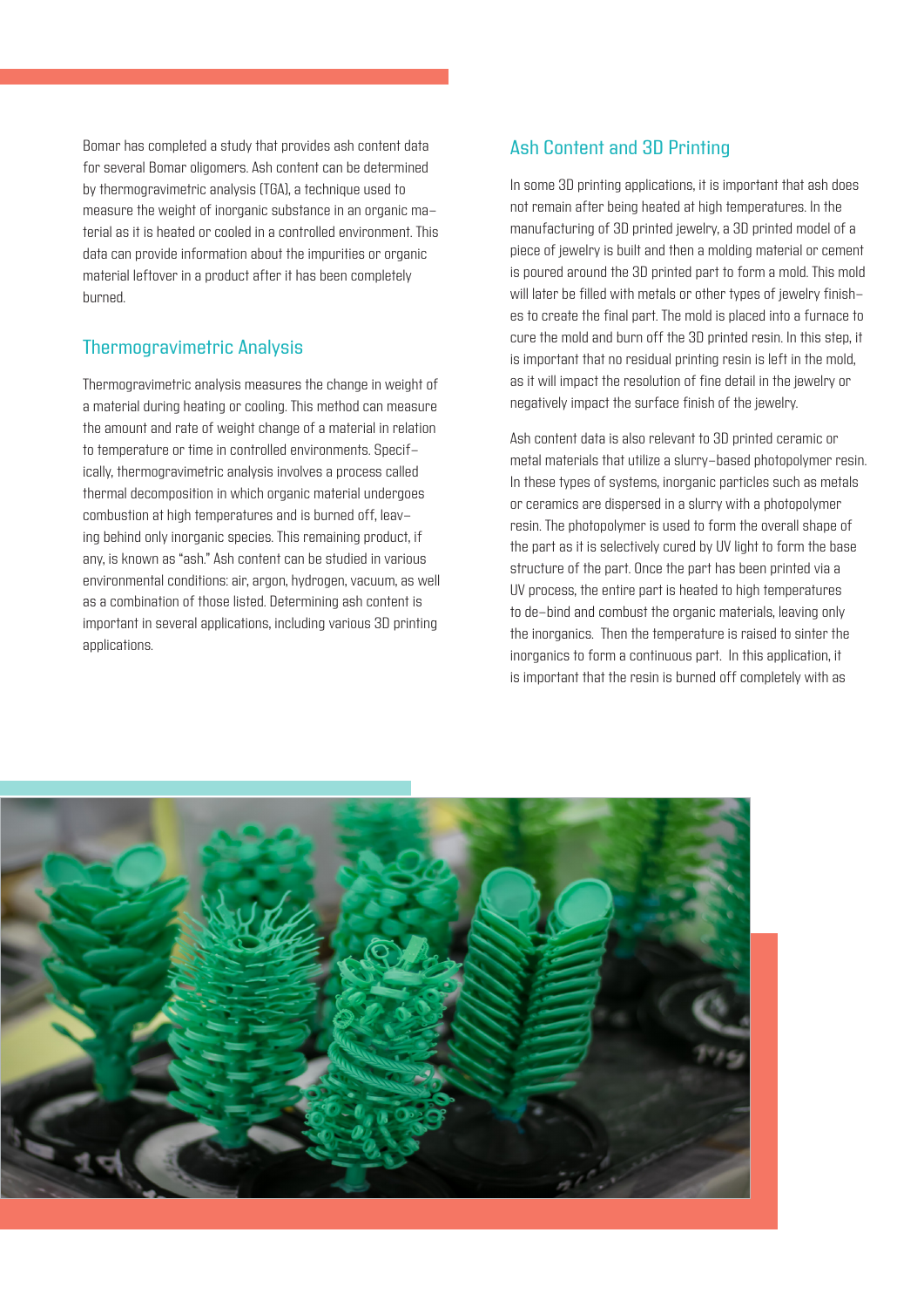low of ash content as possible in order to produce high resolution ceramic or metal parts without surface finish errors.

## Study Results

During the study, the percentage of ash was recorded at both 500°C and 730°C. The percentage of shrinkage and the temperature at 5% weight loss were also recorded. The data collected shows which materials will perform well in the 3D printing applications discussed.

Overall, XR-741MS, BR-742MS, and BRC-443 each have relatively low ash percent at both temperatures, 500°C and 730°C. Materials that had significantly better performance at the high temperature, 730°C, include BDT-4330, BDT-1006, and BR-990. These three materials also exhibit the highest temperatures for 5% weight loss results compared to other products, indicating better stability during the de-binding and sintering stages.

#### **Table 1.** Study Results

| <b>Product</b>   | % Ash $@$<br>500°C | % Ash @<br>730°C | Temp. @ 5%<br>wt loss (°C) | Shrinkage* |
|------------------|--------------------|------------------|----------------------------|------------|
| <b>BDT-4330</b>  | 4.55               | 0.05             | 430                        | 3.3%       |
| <b>BDT-1006</b>  | 3.02               | 0.07             | 408                        | 4.3%       |
| <b>BR-990</b>    | 2.38               | 0.07             | 375                        | 3.6%       |
| <b>BR-970H</b>   | 0.84               | 0.07             | 372                        | 4.1%       |
| <b>BR-742MS</b>  | 0.64               | 0.05             | 372                        | 1.9%       |
| <b>BR-541MB</b>  | 0.33               | 0.06             | 363                        | 2.6%       |
| <b>BR-952</b>    | 0.95               | 0.07             | 359                        | 4.8%       |
| <b>XR-741MS</b>  | 0.31               | 0.02             | 359                        | 1.9%       |
| <b>BR-371B</b>   | 0.35               | 0.06             | 357                        | 2.2%       |
| <b>BR-372</b>    | 0.36               | 0.07             | 353                        | 2.4%       |
| <b>BRC-843</b>   | 0.70               | 0.05             | 350                        | 3.0%       |
| <b>BRC-443</b>   | 0.34               | 0.05             | 344                        | 2.5%       |
| <b>BR-374</b>    | 0.53               | 0.06             | 339                        | 1.1%       |
| <b>BR-3741AJ</b> | 0.43               | 0.07             | 303                        | 0.4%       |

\* Shrinkage was run on a photo-rheometer and is provided for comparative purposes only.



#### **Figure 1.** Ash Content and Shrinkage